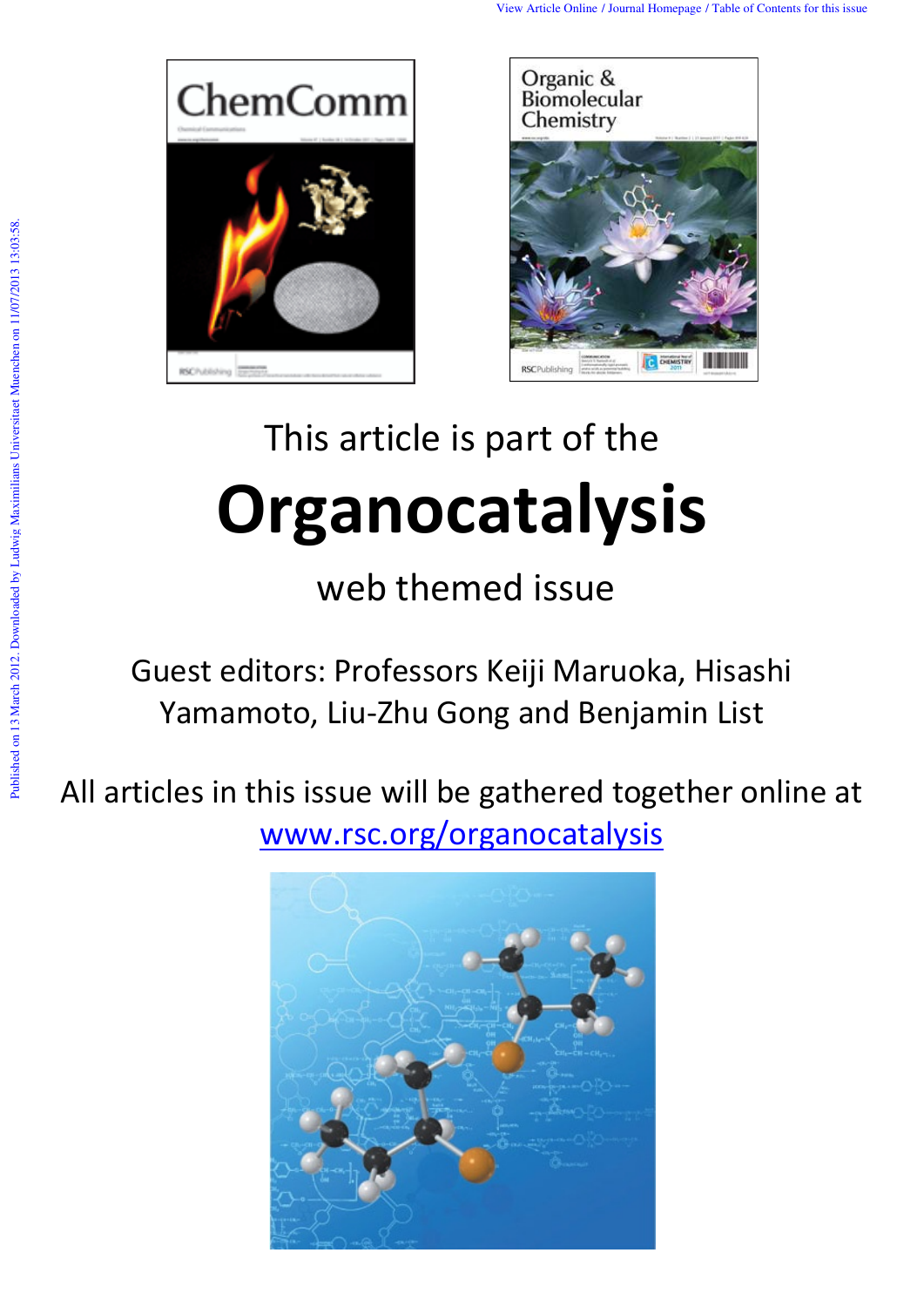## ChemComm Dynamic Article Links

Cite this: Chem. Commun., 2012, **48**, 4504–4506

### www.rsc.org/chemcomm **COMMUNICATION**

#### Kinetics and mechanism of organocatalytic aza-Michael additions: direct observation of enamine intermediates $\ddagger\ddagger$

Sami Lakhdar, Mahiuddin Baidya and Herbert Mayr\*

Received 17th February 2012, Accepted 13th March 2012 DOI: 10.1039/c2cc31224g

The imidazoles 1a–g add to the CC-double bond of the iminium ion 2 with rate constants as predicted by the equation log  $k =$  $s_N(N + E)$ . Unfavourable proton shifts from the imidazolium unit to the enamine fragment in the adduct 3 account for the failure of imidazoles to take part in iminium-activated aza-Michael additions to enals.

Since MacMillan's pioneering work in  $2000$ ,<sup>1</sup> the so-called iminium activation has become one of the most attractive methods in asymmetric synthesis.<sup>2</sup> In his seminal paper, MacMillan showed that  $\alpha$ , $\beta$ -unsaturated aldehydes can be activated by the addition of catalytic amounts of chiral secondary amines; the initially generated iminium ions undergo fast Diels–Alder reactions with dienes to give cycloadducts, which release the chiral catalyst upon hydrolysis.<sup>1</sup> By using this strategy it has become possible to realise a large variety of enantioselective organic reactions.<sup>3</sup>

In 2007, Jørgensen *et al.*<sup>4</sup> and Vicario *et al.*<sup>5</sup> independently reported the first enantioselective aza-Michael additions of nitrogen heterocycles to aliphatic unsaturated aldehydes (Scheme 1), using diarylprolinol silyl ethers or imidazolidinones as catalysts.<sup>6</sup>

While these reactions proceeded readily with tetrazoles and triazoles, they generally failed with imidazoles and benzimidazoles.

Only 4,5-dicyano-imidazole was found to react with moderate yield and low enantioselectivity with aliphatic enals utilizing MacMillan's second generation imidazolidinone as a catalyst.<sup>5</sup> Under the same conditions, the parent imidazole 1c gave only traces of the product.



Scheme 1 Aza-Michael additions of *N*-heterocycles to enals catalysed by chiral secondary amines.<sup>4-6</sup>

We now report the kinetics and mechanism of the reactions of imidazoles with the iminium ion 2 and rationalise why imidazoles, in contrast to triazoles and tetrazoles, do not undergo organocatalytic aza-Michael additions.

In previous work we have shown that the rates of the reactions of carbocations and Michael acceptors with  $n$ ,  $\pi$ , and  $\sigma$  nucleophiles can be described by eqn (1),<sup>7</sup> where  $k_2$  is a second-order rate constant in  $M^{-1}$  s<sup>-1</sup>,  $s_N$  is a nucleophilespecific sensitivity parameter, *N* is a nucleophilicity parameter, and *E* is an electrophilicity parameter.

$$
\log k_2\left(20\text{ }^\circ\text{C}\right) = s_N(N + E) \tag{1}
$$

Using the known reactivity parameters  $N$  and  $s_N$  of the imidazoles  $1a-g^8$  (Table 1) and the electrophilicity parameter of the cinnamaldehyde-derived iminium ion  $2^9$  ( $E = -7.37$ ), we had calculated second-order rate constants of 300–3000  $M^{-1}$  s<sup>-1</sup> by eqn (1) indicating that the reactions of 2 with 1a-g should proceed readily.

Accordingly, treatment of the iminium salt  $2-PF_6$  with 4 equivalents of imidazole 1c leads to the formation of the enamine 3c, which bears a protonated imidazole ring. Adduct 3c, which incorporates two stereocenters, was formed as a 1 : 1 mixture of two diastereoisomers, as revealed by  ${}^{1}H$  and  ${}^{13}C$ 

**Table 1** Nucleophile-specific reactivity parameters  $N$  and  $s_N$  for azoles in acetonitrile<sup>8</sup>

| Azoles         |                                 | $\boldsymbol{N}$ | Azoles<br>$S_{\mathbf{N}}$   |  | $\boldsymbol{N}$                     | $s_{\rm N}$  |      |
|----------------|---------------------------------|------------------|------------------------------|--|--------------------------------------|--------------|------|
| 1a             |                                 |                  | $10.50^a$ $0.79^a$ <b>1e</b> |  | $\mathbb{L}_{\mathbb{N}}^{\geq}$     | 11.74        | 0.76 |
| 1 <sub>b</sub> | $\overleftarrow{\text{SiMe}_3}$ |                  | 11.43 0.79 1f                |  |                                      | 11.79 $0.77$ |      |
| 1c             |                                 |                  | 11.47 0.79 <b>1g</b>         |  | $\mathbb{L}^{\searrow}_{\mathsf{N}}$ | 11.90 0.73   |      |
| 1 <sub>d</sub> |                                 | 11.51            | 0.84                         |  |                                      |              |      |

 $a$  *N* and  $s_N$  refer to DMSO, as 4-(dimethylamino)pyridine was reported to have identical reactivity parameters in DMSO and acetonitrile  $(\Delta N =$  $(0.15)^{10}$  the variation of solvent does not affect the analysis in Table 2.

Department Chemie, Ludwig-Maximilians-Universität München, Butenandtstr. 5-13 (Haus F), 81377 München, Germany. *E-mail: Herbert.Mayr@cup.uni-muenchen.de; Fax: +49 89 2180 77717*

 $\dagger$  This article is part of the joint ChemComm–Organic & Biomolecular Chemistry 'Organocatalysis' web themed issue.

 $\ddagger$  Electronic supplementary information (ESI) available: Details of the kinetic experiments, synthetic procedures and product characterisation. See DOI: 10.1039/c2cc31224g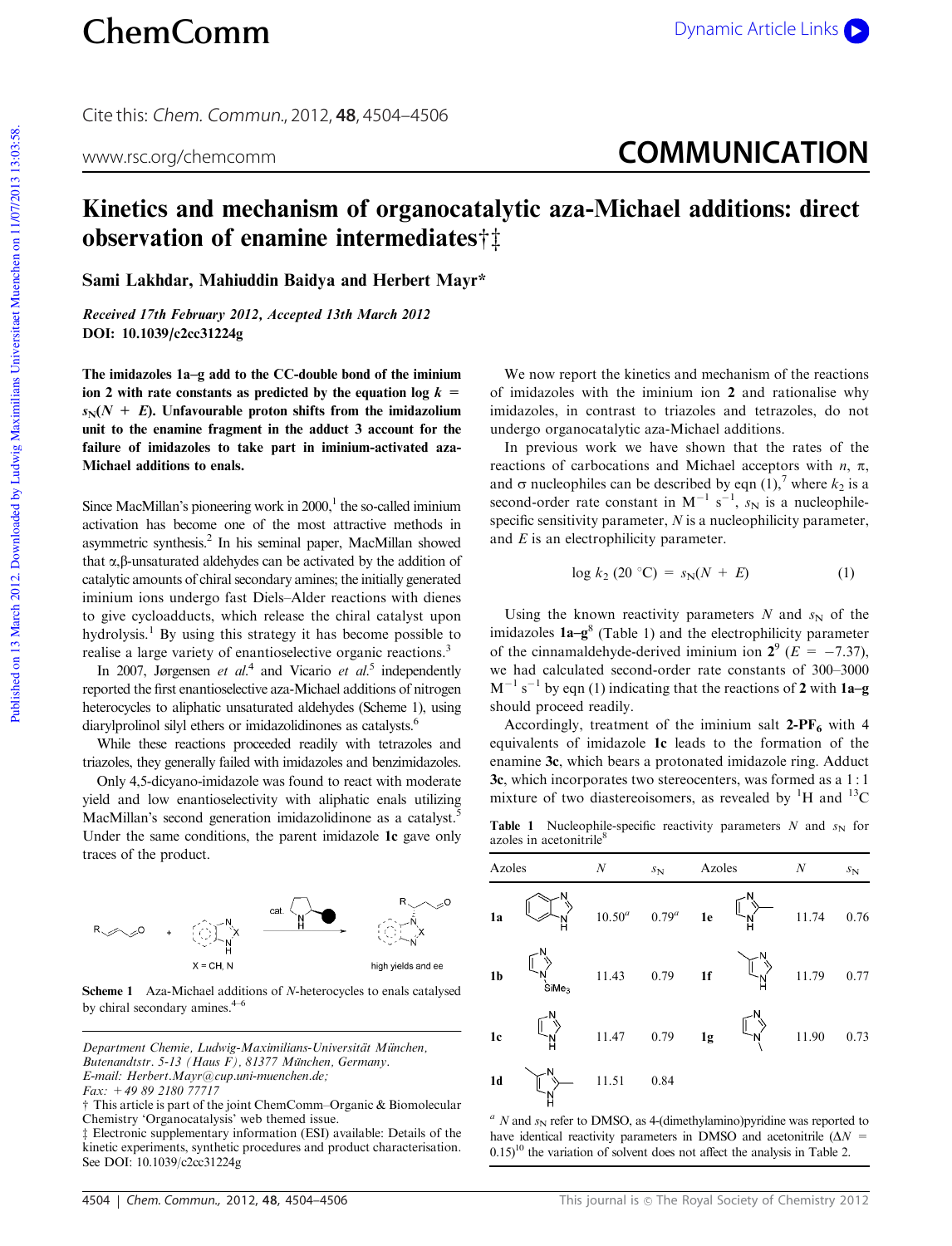

NMR spectroscopy. NOE analysis showed the preference of the  $(s-E)$ -conformation of the  $C(sp^2)$ –N bond in both diastereoisomers as depicted in Scheme 2. As kinetically controlled additions of nucleophiles to 2 often proceed with high diastereoselectivity, the formation of 3c as a 1:1 mixture of diastereomers may either be explained by a reversible reaction of the iminium ion 2 with the imidazole 1c or by deprotonation of the imidazolidinone moiety in the intermediate iminium ion in the  $\alpha$ -position to the carbonyl group, as suggested by Seebach *et al.*<sup>11</sup> The latter mechanism can be excluded under the conditions of this work because we have recovered the enantiopure imidazolidinone 5 after hydrolysis of 3c, confirming that the configuration of the asymmetric center of the imidazolidinone 5 has not been affected.

In acetonitrile solution, the enamine intermediates 3c (or 4c in the presence of excess imidazole) are stable for more than 8 hours but decompose during several days. Addition of water to the enamine 3c leads to the formation of cinnamaldehyde. However, stirring of a solution of  $3c$ -PF<sub>6</sub> in CD<sub>3</sub>CN with dry  $K_2CO_3$  led to the formation of  $4c$ , which was characterised by <sup>1</sup>H and <sup>13</sup>C NMR spectroscopy (see ESI $\ddagger$ ).<sup>12,13</sup>

Jørgensen's DFT calculations on the organocatalytic conjugate addition of 1,2,4-triazole to  $\alpha, \beta$ -unsaturated aldehydes showed that the addition of the triazole to the iminium ion is followed by a water-assisted proton transfer from the triazolium ring to the enamine as depicted in Scheme 3.<sup>4</sup> In the case of the reactions of the azoles 1 with the iminium ion 2, the enamines 3 or their conjugate bases 4 were observed by NMR spectroscopy, and we did not observe an analogous proton transfer which may be explained by the lower acidities of the imidazolium ions compared to triazolium ions.

The different UV-absorbances of the iminium ions 2 and the adducts 3 allowed us to follow the kinetics of the reactions of 2 with the azoles  $1a-g$  photometrically at the absorption maximum of the iminium ion 2 (370 nm). All kinetic experiments were performed under first-order conditions using a high excess of the





Fig. 1 Exponential decay of the absorbance at 370 nm during the reaction of 2-OTf (5.10  $\times$  10<sup>-5</sup> M) with imidazole 1c (5.47  $\times$  10<sup>-3</sup> M). Inset: determination of the second-order rate constant  $k_2$  from the dependence of the first-order rate constant  $k_{obs}$  on the concentration of imidazole 1c (20 $\degree$ C in CH<sub>3</sub>CN).

nucleophiles 1a–g. From the exponential decays of the UVabsorbances of the electrophile 2, the first-order rate constants *k*obs were obtained.

Plots of  $k_{obs}$  ( $s^{-1}$ ) against the concentrations of the nucleophiles 1a–g were linear (Fig. 1) and their slopes gave the second-order rate constants  $k_2$  (M<sup>-1</sup> s<sup>-1</sup>) which are summarised in Table 2.

The second-order rate constants thus obtained (Table 2) have been compared with those calculated by eqn (1) from the electrophilicity parameter  $E = -7.37$  of the iminium ion  $2^9$ and the  $N$  and  $s_N$  parameters of the azoles.<sup>8</sup> Table 2 shows that all calculated  $(k_{\text{calc}})$  and experimental rate constants  $(k_{\text{exp}})$  match within a factor of two. This good agreement is impressive, as *E*(2) has been derived from reactions with C-nucleophiles and *N* and  $s_N$  for the azoles 1a–g have been derived from their reactions with benzhydrylium ions.<sup>7</sup>

Some of the reactions of the iminium ion 2 with imidazoles proceeded incompletely, and for the reactions with 1b and 1g the equilibrium constants *K* (Scheme 4) have been determined photometrically as described in the ESI.<sup> $\ddagger$ </sup>

Table 2 Comparison of experimental (*k*exp) and calculated rate constants ( $k_{\text{calc}}$ , using eqn (1)) for the reactions of the azoles **1a–g** with the iminium ion 2 ( $\vec{E} = -7.37$ ) in CH<sub>3</sub>CN at 20 °C

| Azoles         | $k_{\rm exp} / M^{-1}$ s <sup>-1</sup> | $k_{\rm calc} / M^{-1}$ s <sup>-1</sup> | $k_{\rm exp}/k_{\rm calc}$ |
|----------------|----------------------------------------|-----------------------------------------|----------------------------|
| 1a             | $2.75 \times 10^{2}$                   | $2.97 \times 10^{2}$                    | 0.93                       |
| 1 <sub>b</sub> | $2.88 \times 10^{3}$                   | $1.61 \times 10^{3}$                    | 1.8                        |
| 1c             | $3.01 \times 10^{3}$                   | $1.73 \times 10^{3}$                    | 1.7                        |
| 1 <sub>d</sub> | $3.00 \times 10^{3}$                   | $3.00 \times 10^{3}$                    | 1.0                        |
| 1e             | $2.84 \times 10^{3}$                   | $2.10 \times 10^{3}$                    | 1.4                        |
| 1f             | $4.62 \times 10^{3}$                   | $2.53 \times 10^{3}$                    | 1.8                        |
| 1g             | $4.15 \times 10^{3}$                   | $2.03 \times 10^{3}$                    | 2.0                        |



Scheme 4 Reversible additions of the imidazoles 1b and 1g to the iminium ion  $2$  in  $CH<sub>3</sub>CN$ .